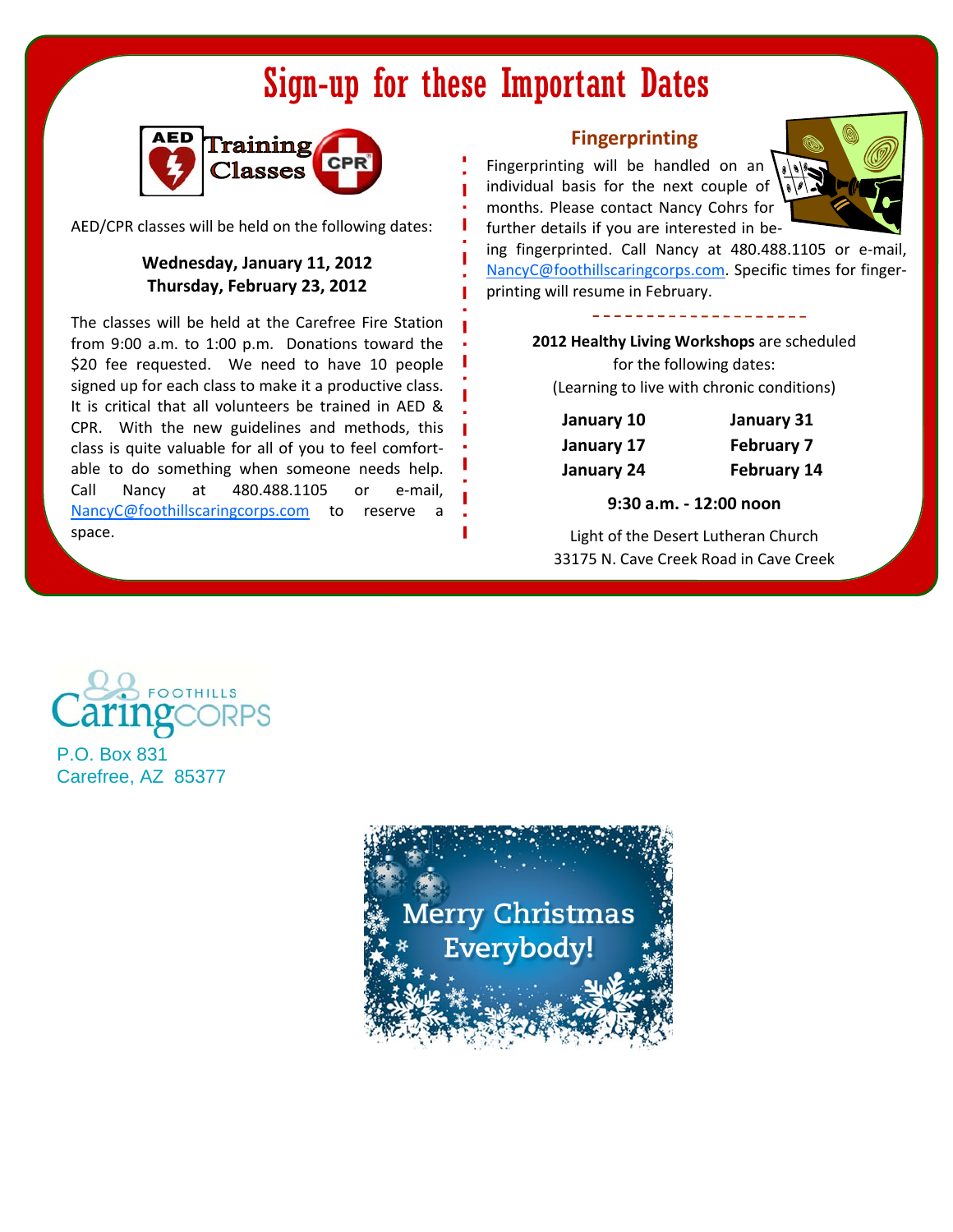# 88 FOOTHILLS aringcorps

**CAREFREE, AZ 85377** 



**Upcoming** Dates **To Remember**

**Volunteer Orientation Second Thursdays**

**January 12 February 9 9‐11 a.m. Note: Meet at Annex 11 Sundial Circle #28**

**Van Transportation Training Level I January 19 February 16 9‐10 a.m.**





FCC Office Hours Monday ‐ Friday 8:30 am ‐ 4:30 pm **December 23 & 30** 8:30 am ‐ 12:30 pm

**Phone 480.488.1105 Fax 480.488.8117**

# Foothills Caring Corps News

# **P.O. BOX 831 www.FoothillsCaringCorps.com DECEMBER 2011**



Hosting a lovely private Afternoon Tea to benefit Foothills Caring Corps' "Neighbors", Jill Ford and Pat Wetter's guests brought in more than 100 beautiful gifts to distribute to older folks celebrating the holi‐ days alone.









*To you and yours…*

 *From the Caring Corps' Staff and Board of Directors*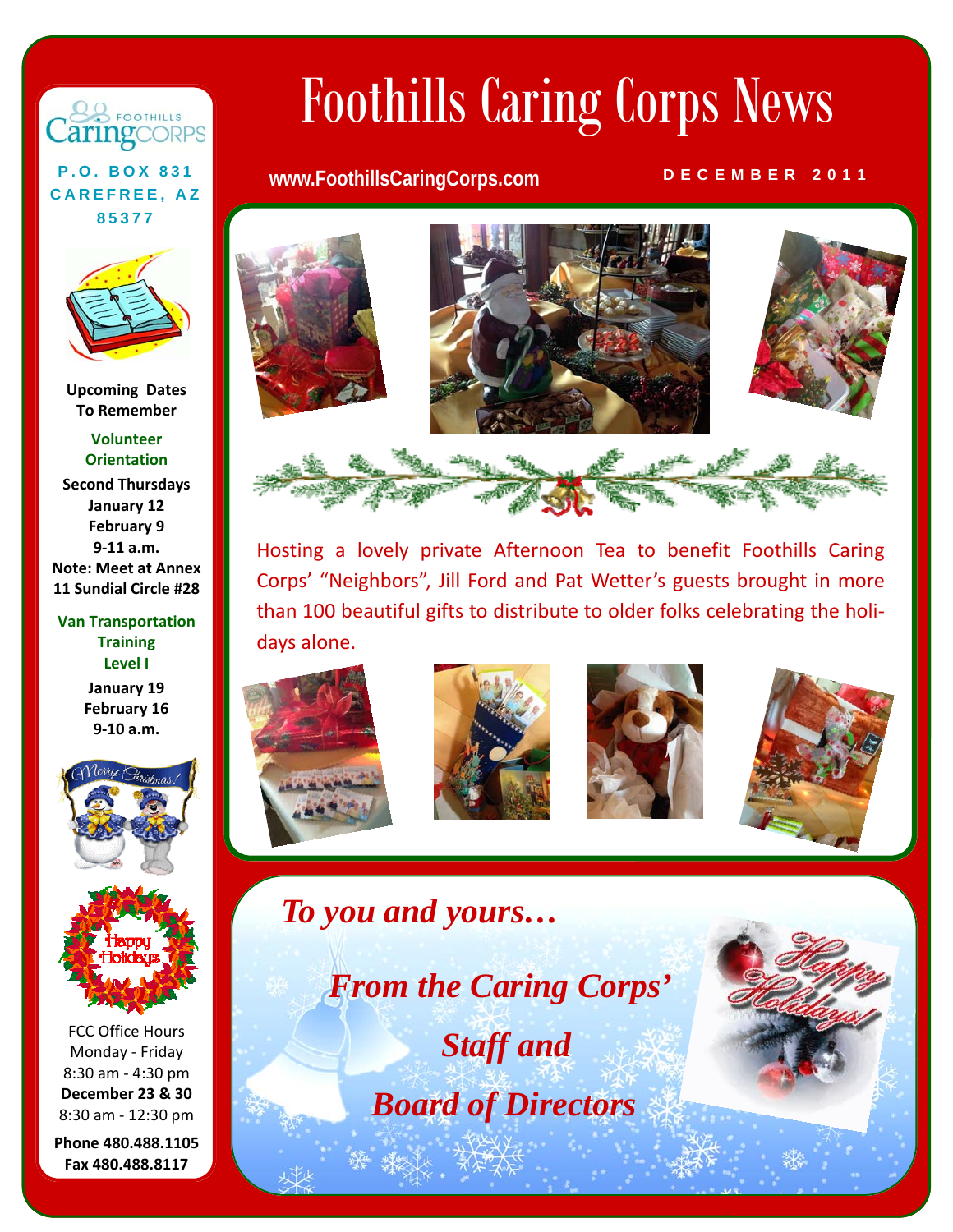

Foothills Caring Corps (FCC) publicly honored volunteers by holding an apprecia‐ tion luncheon on December  $1<sup>st</sup>$  at the Desert Hills Presbyterian Church. It is an ongoing testimony of the heart and spirit of FCC volunteers that this past year we received more than 41,000 hours of volunteer service on behalf of our Neighbors. With now more than 610 Neighbors supported by approximately 545 volunteers, we know FCC and the communities are blessed with a volunteer force of good will that has grown to meet the many demands for service. Foothills Caring Corps' Vice President Emily Kile, Mayor Vincent Francia and Mayor David Schwan recog‐ nized the astounding in‐kind contributors and highlighted the many benefits re‐ ceived by FCC as well as added benefits to the communities.

A thank you and acknowledgement to Walmart for the grant which gave FCC the opportunity for the catered fine food through Venues Café. A very special thank you to the Desert Hills Presbyterian Church volunteers and staff who served the meal, provided expert audio visual support and made the space a festive welcoming place to hold our event.



FCC Volunteer and Staff at Volunteer Appreciation Luncheon held December 1st

# **A Blessing to One can Change the World**

Sometimes we feel that the needs around us are so great that we wonder how we can make a difference. I can only do so much. You do make a difference! Never underestimate the power of your blessing to one person you touch. The George Washington Carver Museum in Phoenix is hosting a traveling exhibition that brings this point home in a powerful way. It tells the story of one relationship between two young Polish boys that grew into something that is changing the world. Those boys were Pope John Paul and his beloved Jewish friend, Jerzy. This boyhood friendship stood the test of time and encouraged Pope John Paul to be the first Pope to open relationships with the Jewish community and visit Israel. This bridge building relationship has had amazing ripple effects. Their story reminds us that every act of love, compassion, care and understanding that we enact has a lasting effect. Who knows where the service and caring you give your neighbor through the Foothills Caring Corps will go! In this season of special joy may you re‐ member that one blessing of another is a powerful gift.



### **Our Favorite Things**

**Teens cleaning vans and phones ever ringing Mobile Meal Captains and copiers singing Volunteers checking in and golf committee spinning The Board is dreaming and newsletters ready for reading These are few of our favorite things! Donors are gifting and furniture volunteers are lifting Mailings are sifting and coffee aroma is 'wifting' Staff smile and run, Debbra's next plan has just begun These are a few of our Favorite things If you wonder If you wander If you're feeling bored Just think of the joy at the Foothills Caring Corps and come in and see us more!**

**Happy Holidays to you all**

*Jayne Hubbard*